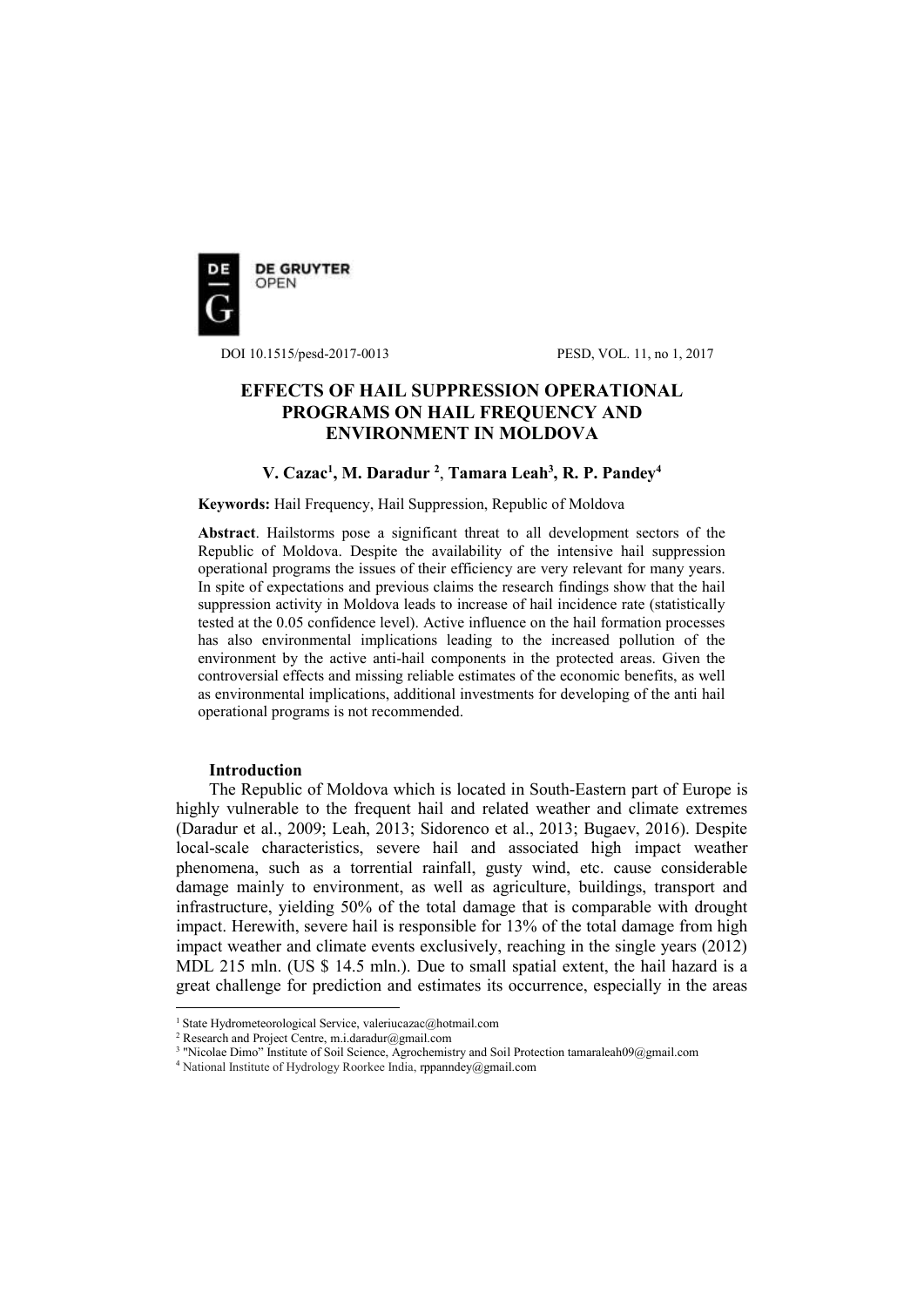with a less dense of the weather observation network (Kunz and et al., 2009). The main conditions associated with hail formation processes are a combination of the surface air temperatures and moisture contents that particularly lead to the instability of the atmosphere stratification and developing convective processes (Fig.1).



Fig. 1 Attribution (%) of the economic losses to hail (a) and other high impact climate events (b) in the Republic of Moldova

*Source: National Burro of Statistics; Civil Protection and Emergency Situations Service.*

The terrain influence, which often neglected, also may promote to hail formation by modifying the heat transport and triggering forced convection, resulting in serious destructions in natural environment (Cotton et al., 2007; Suwała and Bednorz, 2013).

The damage, mainly in agriculture, caused by severe hail prompted the need to find ways to protect farmlands. In this regard, in the mid 1960-ies an operational program on hail suppression based on glaciogenic cloud seeding approach was initiated by the former Ministry of Agriculture of Moldavian SSR. Currently Moldova has an operational program under *Special Service for Active Influence on Hydro-meteorological Processes (SSAIHP)* which use the rocket technology to transport a nucleating reagent (silver iodide - AgI) into hail-producing clouds. The basic elements of the hail protection technology are a specialized anti-hail rocket system "Alazan-6" for cloud seeding with hail-watch radar signal returns from cloudy cells and a specialized automatic control system ACS-MRL. The system provides collection and processing of the radar-tracking data about clouds with hail-watch radar return signal and gives information about the type of falling precipitation (Sidorenco et al., 2013). The system allows control of the cloudy atmosphere for checking the probability of hail formation over the whole territory of Moldova as well as over a border-part territory of Romania and Ukraine (up to 100 km from the border) in a non-stop mode.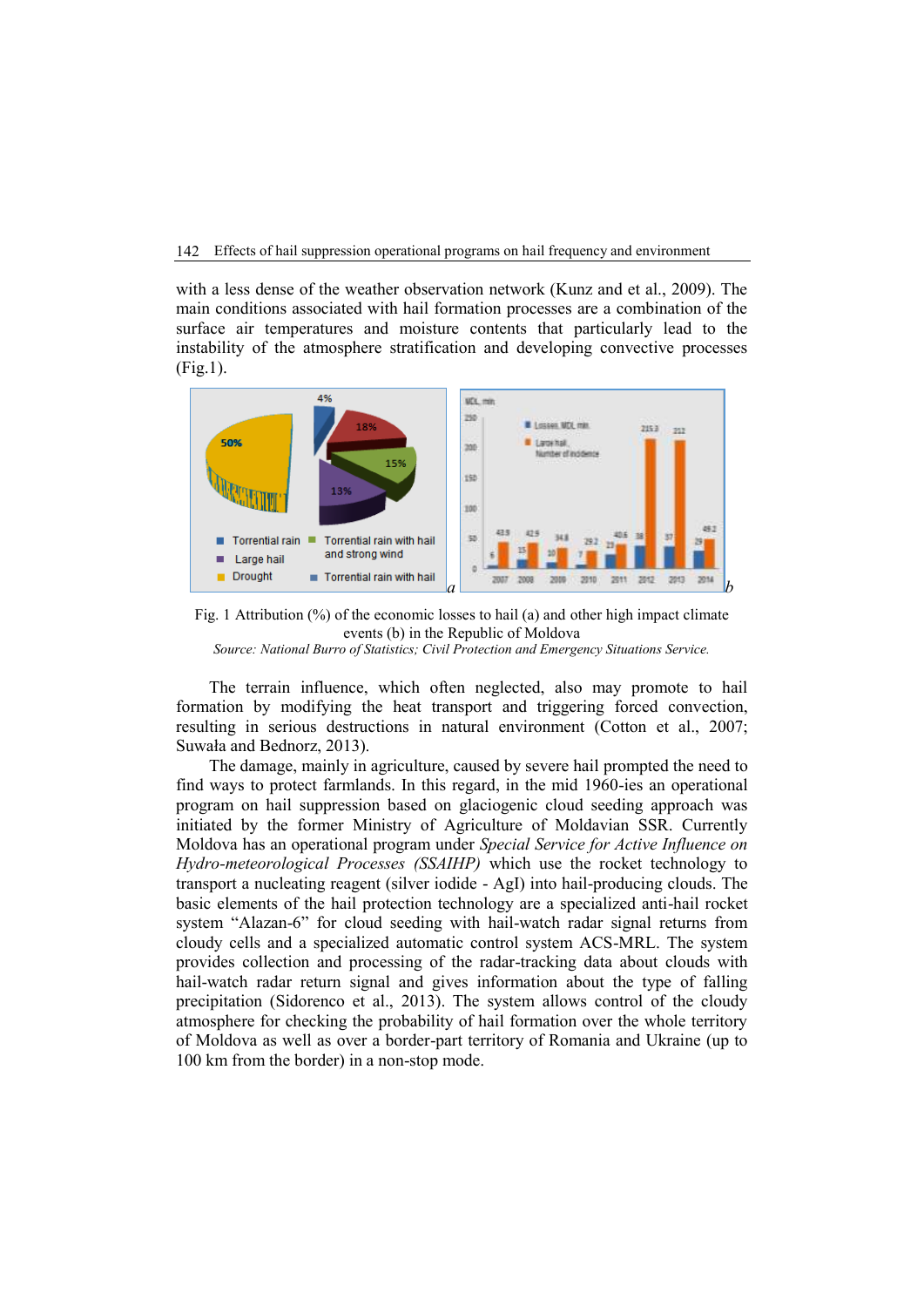Despite the availability of the intensive hail suppression operational programs the issues of their efficiency are very relevant for many years. According to Sidorenco et al. (2013) and more recent sources (SSAIHP, 2015), in the Republic of Moldova the applied hail suppression technology provides a high operational efficiency; vary from 84% to 92%. However, despite the high efficiency has been claimed, caution is recommended (World Bank, 2007; Cotton et al., 2007; Daradur et al., 2009; Court of Account…, 2012) since most of hail suppression experiments have been inconclusive and convincing cost-benefit analysis has not been possible.

The Expert Team on Weather Modification Research of the WMO is also very cautious regarding the estimated effects of anti-hail operational projects and repeatedly reminds that up to date the seeding approach to prevent hail formation remains controversial (WMO, 2010). In the particular case of Moldova, it is significantly that these estimates are not consistent with the damages caused by hail reported by the Civil Protection and Emergency Situations Service (World Bank, 2007).

This investigation has been undertaken in an effort to assess an effect of the regional operational programs on the hail rate occurrence in the Republic of Moldova. Based on the Moldavian long-term (1967-2015) anti-hail operational programs and the observed hail data from State Hydrometeorological Service in Moldova, an attempted has been to reveal the causes of regional hail rate reducing using a statistical approach. In the contrary to expectations the research findings show that the efficiency assessments of the hail suppression programs in Moldova may be not so convincing.

#### **1. Data and methods**

The information on the long-term operational programs under SSAIHP in the Republic of Moldova has been subjected to the statistical analysis to estimate effects of an active influence on the regional hail occurrences. Given the considerable change in the regional environments related to the hail generation in a changing climate (Nedealcov, 2013; Sutton et al, 2013; Taranu, 2014; Daradur et al., 2015), we eliminated climate trends from the actual hail days variability. Student's t test has been applied for long term linear trend detection in the hail day dynamics. Then, *detrended mean annual hail data* over the Republic of Moldova have been correlated with *the area under anti-hail protection* in the implemented nonlinear regression.

*The area (ha) under anti-hail protection* have been used as a explanatory proxy factor, indicating the scale of the anti-hail activities and the intensity of the influence on convective processes, since it closely correlates with the number of rockets lunching points with  $r=0.94$ . The information on this variable is the most comprehensive and it is long enough (1967-2015) to reveal the effects of hail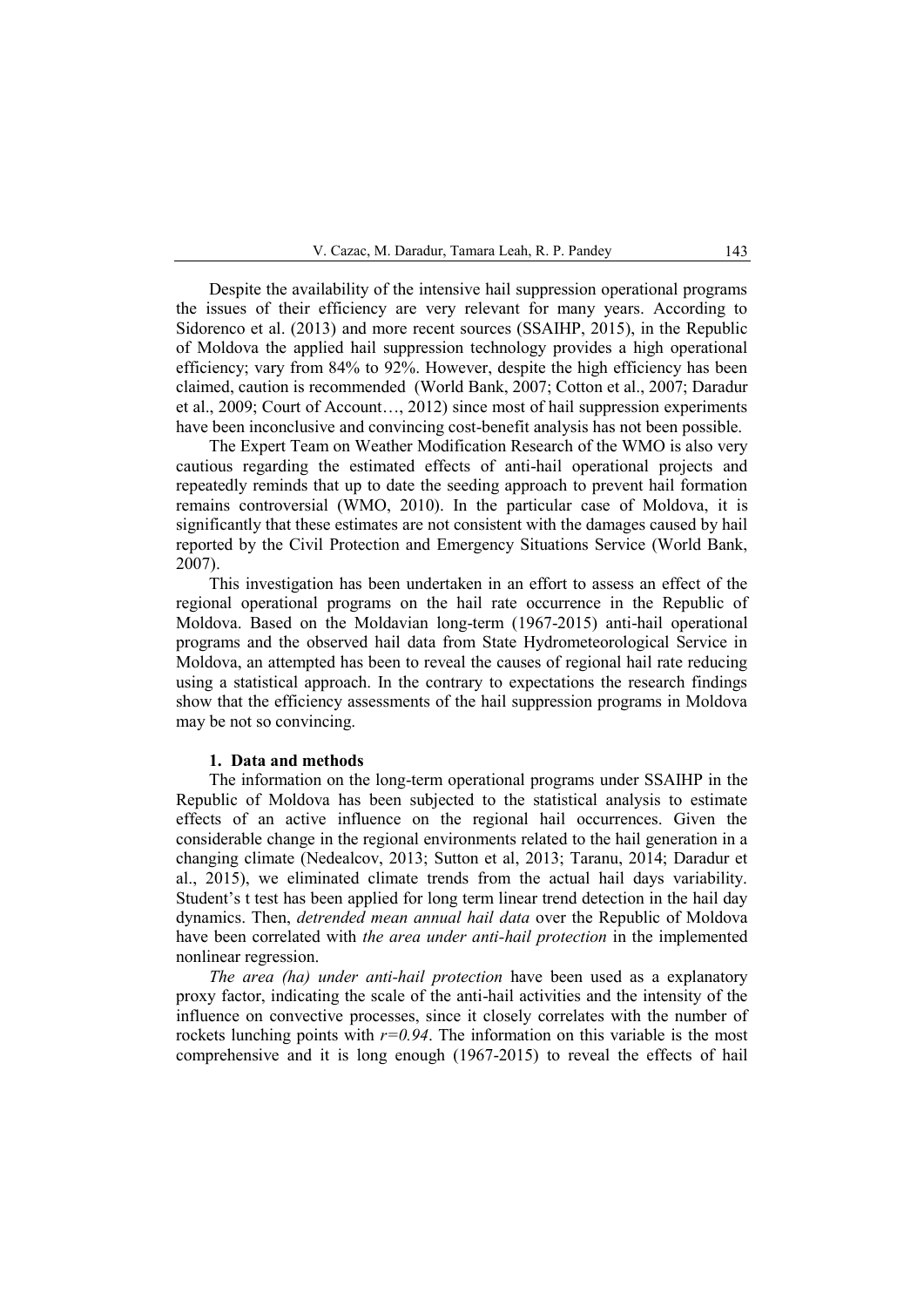#### 144 Effects of hail suppression operational programs on hail frequency and environment

suppression programs on hail occurrences using a statistical approach. The hail day's data recorded at 8 stations (evenly distributed over the protected areas and having the most continuous hail day's time series from 1949 to 2015) was used in the analysis. The nonlinear model of the relationship between the mentioned factors was calculated using the ordinary least squares regression (Wilks, 1995; Smith, 2001). Statistical significant of the effects of the long-term anti-hail operational programs on hail frequency was tested at the 0.05 confidence level using a  $t$ - test (Fig. 2).



Fig. 2. Correlation ( $r=0.94$ ) of the number of anti-hail rockets lunching points and area under hail protection

The environmental implications of the anti-hail programs based on the limited available data from 1983 to 1991 on the concentration of the active reagents in the water ponds of the Republic of Moldova (Potapov and Plaude, 1996). There after, due to a social and economic transformation and limited resources in the post soviet period, the monitoring on these variables was canceled. The estimates were based on the comparison of the concentration of active artificial ice-forming substances - AgI in the protected and the control (not covered by anti-hail programs) areas. The implications of the revealed distinctions have been not considered on the study and their discussion is inappropriate at this point.

# **2.Results and discussion**

*2.1. Effect on the hail frequency.* Hail suppression through cloud seeding technologies is controversial for several reasons (Mesinger and Mesinger, 1992, WMO, 2010). First of all, to date the physical principles underlying the seeding approach is a matter of some argument. Another critical reason are widespread and costly operational activities in place concurrent with an absence of a relevant performance indicators used to arrive at claims of effect established in the sector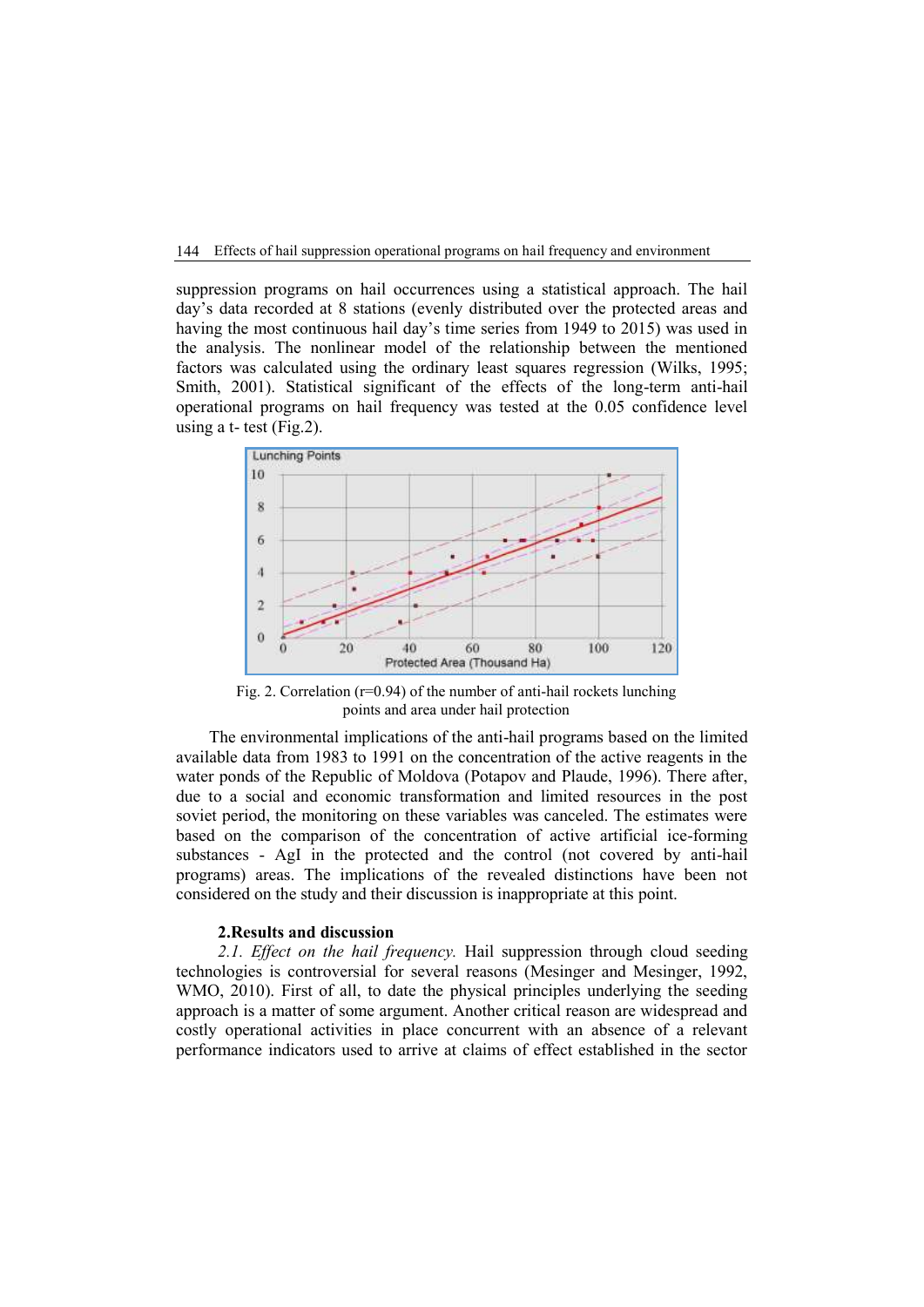policy (World Bank, 2007; Daradur et al., 2010; WMO, 2010; Court of Account…, 2012).

| $N_2$          | District     | Total area, | Protected area,  | Share of protected | Lunching                |
|----------------|--------------|-------------|------------------|--------------------|-------------------------|
|                |              | thousand ha | thousand ha      | area, thousand ha  | point                   |
| $\mathbf{1}$   | Anenii Noi   | 88.8        | $\mathbf{0}$     | $\theta$           | $\mathbf{0}$            |
| $\overline{2}$ | Basarabeasca | 29.5        | $\overline{0}$   | $\mathbf{0}$       | $\mathbf{0}$            |
| $\overline{3}$ | Briceni      | 81.4        | 51.7             | 63.5               | $\overline{4}$          |
| $\overline{4}$ | Cahul        | 154.5       | 16.2             | 10.5               | $\overline{2}$          |
| 5              | Cantemir     | 86.8        | 5.7              | 6.6                | $\mathbf{1}$            |
| 6              | Calarashi    | 75.4        | 75.4             | 100                | 6                       |
| $\overline{7}$ | Causheni     | 131.1       | $\boldsymbol{0}$ | $\boldsymbol{0}$   | $\boldsymbol{0}$        |
| 8              | Cimishlia    | 92.4        | $\mathbf{0}$     | $\mathbf{0}$       | $\boldsymbol{0}$        |
| 9              | Criuleni     | 68.8        | $\theta$         | $\theta$           | $\boldsymbol{0}$        |
| 10             | Dondusheni   | 64.4        | 63.6             | 98.8               | $\overline{4}$          |
| 11             | Drochia      | 100.0       | 99.9             | 100                | 5                       |
| 12             | Dubasari     | 30.9        | $\boldsymbol{0}$ | $\boldsymbol{0}$   | $\boldsymbol{0}$        |
| 13             | Edinetz      | 93.3        | 85.6             | 91.8               | 5                       |
| 14             | Faleshti     | 107.3       | 93.7             | 87.4               | 6                       |
| 15             | Floreshti    | 110.8       | 98.2             | 88.6               | 6                       |
| 16             | Glodeni      | 75.4        | 64.8             | 85.9               | $\overline{5}$          |
| 17             | Hinceshti    | 147.2       | 22.4             | 15.2               | $\overline{\mathbf{3}}$ |
| 18             | Ialoveni     | 78.3        | $\overline{0}$   | $\overline{0}$     | $\boldsymbol{0}$        |
| 19             | Leova        | 76.5        | $\theta$         | $\theta$           | $\mathbf{0}$            |
| 20             | Nisporeni    | 62.9        | 53.6             | 85.2               | 5                       |
| 21             | Ocnitza      | 59.7        | 40.2             | 67.3               | $\overline{4}$          |
| 22             | Orhei        | 122.8       | 21.9             | 17.8               | $\overline{4}$          |
| 23             | Rezina       | 62.2        | $\boldsymbol{0}$ | $\boldsymbol{0}$   | $\mathbf{0}$            |
| 24             | Rishcani     | 93.6        | 86.8             | 92.7               | 6                       |
| 25             | Singerei     | 103.4       | 103.4            | 100                | 10                      |
| 26             | Soroca       | 104.3       | 70.4             | 67.5               | 6                       |
| 27             | Strasheni    | 72.9        | 42               | 57.6               | $\overline{2}$          |
| 28             | Sholdaneshti | 59.8        | 12.6             | 21.1               | $\mathbf{1}$            |
| 29             | Shtefan Voda | 99.8        | $\boldsymbol{0}$ | $\boldsymbol{0}$   | $\boldsymbol{0}$        |
| 30             | Taraclia     | 67.4        | 17               | 25.2               | $\mathbf{1}$            |
| 31             | Teleneshti   | 84,9        | 76,5             | 90,1               | 6                       |
| 32             | Ungheni      | 108,3       | 94,5             | 87,3               | $\overline{7}$          |
| 33             | Chishinau    | 57,2        | $\mathbf{0}$     | 0,0                | $\mathbf{0}$            |
| 34             | Baltzi       | 7,8         | 3,7              | 47,4               | $\mathbf{1}$            |
| 35             | Bender       | 3,9         | $\boldsymbol{0}$ | 0,0                | $\boldsymbol{0}$        |
| 36             | Gagauzia     | 184,8       | 100,1            | 54,2               | 8                       |
| Total          |              | 3048,4      | 1399,9           | 45,9               | 108                     |

| Tab. 1. Protected areas and the number of lunching point for anti-hail rockets |  |
|--------------------------------------------------------------------------------|--|
| (Administrative districts of the Republic of Moldova)                          |  |

*Source: Special Service for Active Influence on Hydro-meteorological Processes, 2015*

A few randomized trials have been conducted for hail suppression using such measures as hail mass, kinetic energy, hailstone number and area of hail fall (see, for example, Farazoulis, 2015) which have not been conclusive (WMO, 2010). Most attempts at evaluation have involved non-randomized operational programs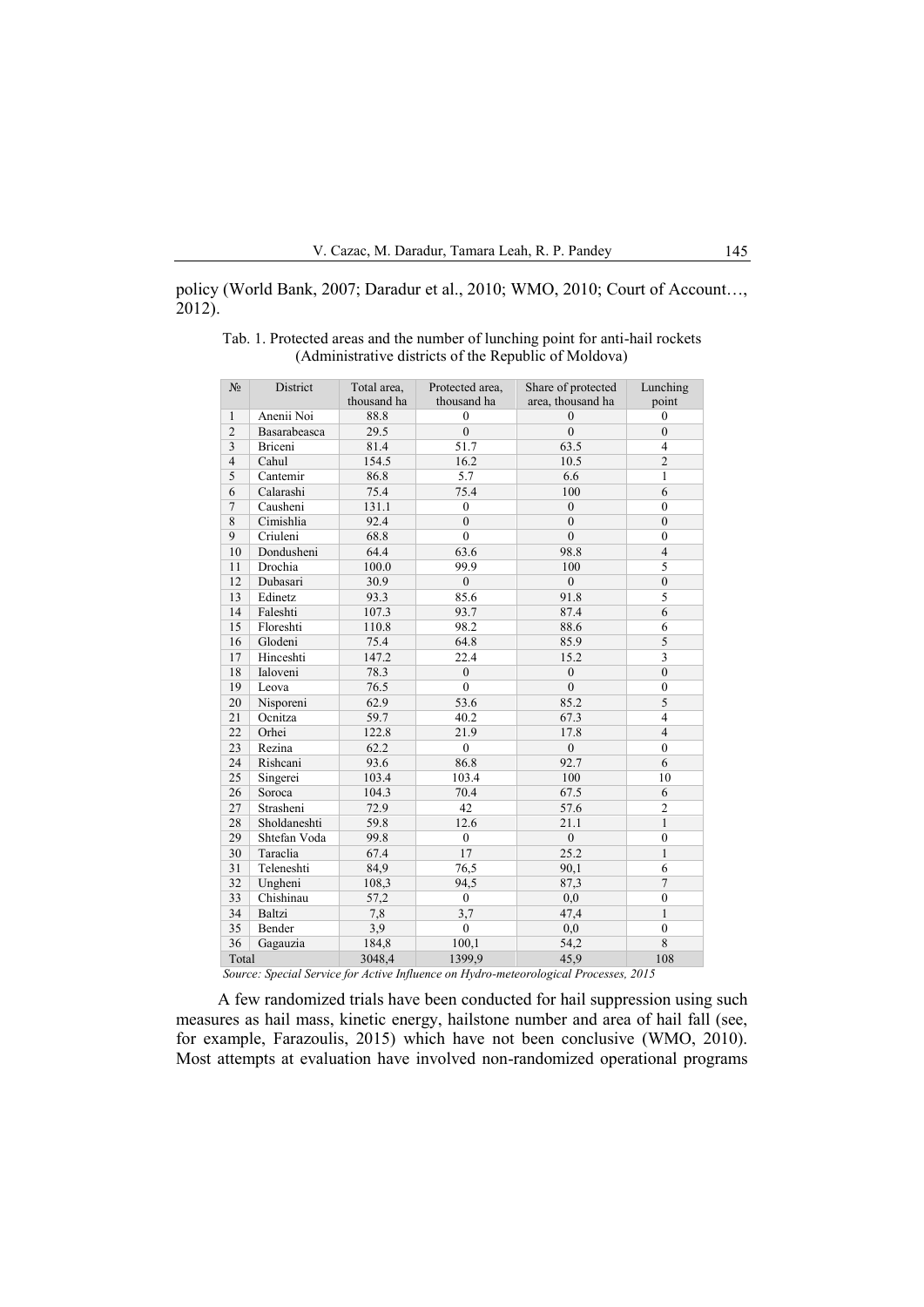using historical trends in crop hail damage, sometimes with target and upwind control areas. Despite large reductions having been claimed by many studies the weight of scientific evidence to date is inconclusive and operational programs should strengthen the physical and evaluation components of their efforts (WMO, 2010).

According to the SSAIHP in 2015 the area being under the hail protection was about 1.5 million hectares, i.e., 50% of the territory of the country. In the single years up to 75-80% (2.5 mln. ha) of the total area of Moldova was under hail protection programs (Tab.1).

This multiannual information on protected areas has subjected to the statistical analysis and correlated with detrended hail data to eliminate climate change effects. The contribution of regional climate change, expressed by the trend component, ensures about 25% of hail day's variability (Fig. 3).



Fig. 3. Long-term dynamics of the average number of days with hail incidence

The nonlinear model of the relationship between the detrended hail data with the area under hail protection, calculated using the ordinary least squares regression, is presented in the Fig. 4. The figure illustrates that in the contrary to expectations and previous claims that hail suppression in Moldova decreases hail frequency, the research shows that intense anti-hail activity lead to increase of hail incidence rate.

Correlation coefficient (r) constituted 0.49 that means about 14% of variability of detrended hail data are attributed to hail suppression operational programs. Statistical significant of the effects of the long-term anti-hail operational programs on hail frequency was tested at the 0.05 confidence level.

A more illustrative case of the effects of climate change and hail suppression operational programs on hail variability is shown on the Fig. 5. The contribution of regional climate change, expressed by trend component, ensures about 25% of hail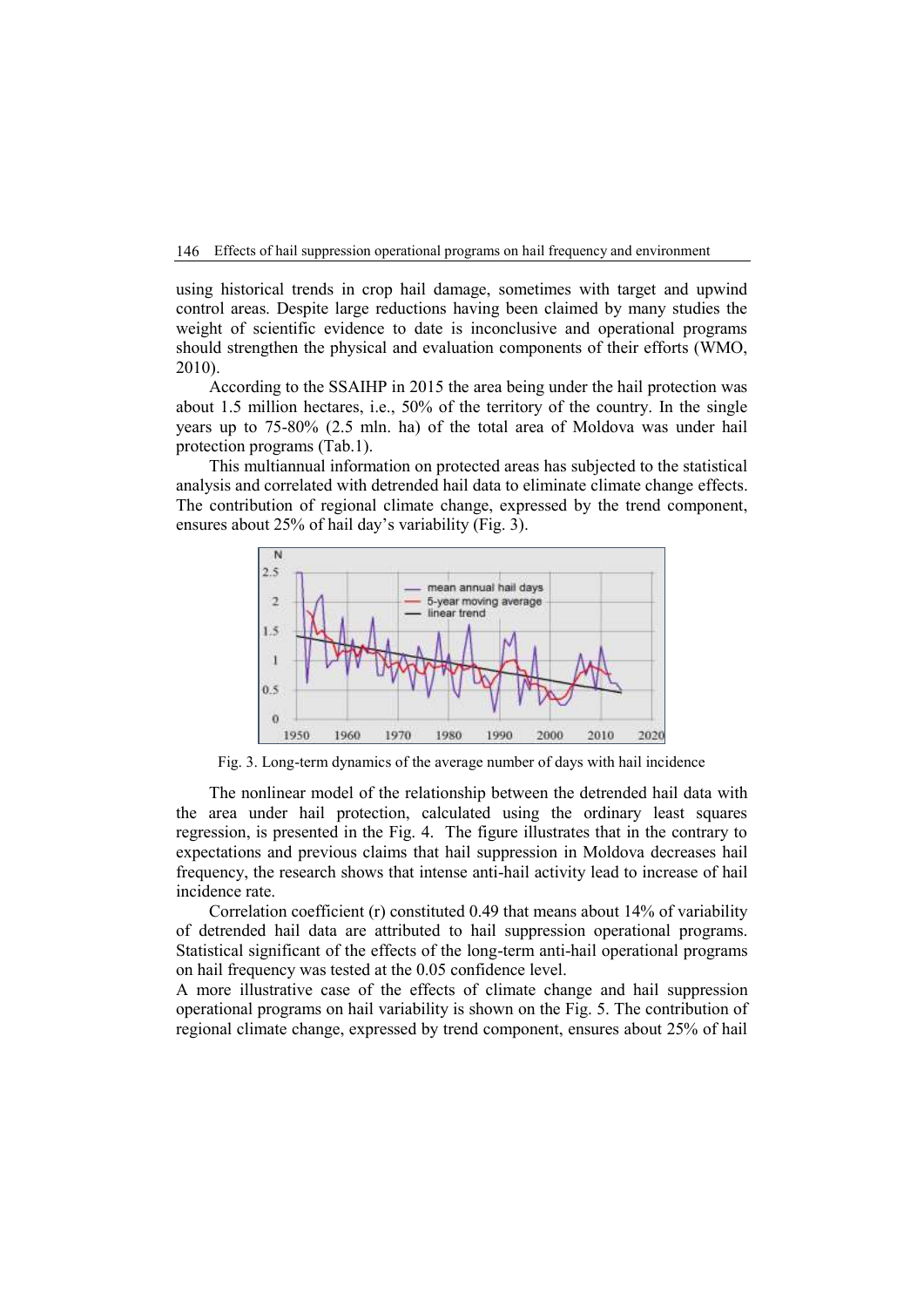days variability (blue line), where as the impact of anti-hail programs is limited by 14% of detrended data (highlighted by yellow color). Nevertheless the



Fig. 4. Long-term dynamics of detrended days\* (a) with hail incidence and its correlation with area (b) under hail suppression *\*Note: Detrended hail days was smoothed to eliminated high frequency variation*

contribution of the hail suppression programs has an observable effect on the hail variability leading to increasing the hail occurrences rate during the period of operationally using the extensively practiced cloud seeding technologies to reduce hail damage.



Fig. 5. Time series of average hail event number  $(1949 - 2015)$  over the Republic of Moldova and contribution of hail suppression activities (highlighted by yellow color). Note: Red line shows the modeled data without anti-hail programs impact; dotted line is protected area

Hence, in the contrary to expectations, the anti-hail operational programs promote to an increase of the hail frequency. The research indicates that the claims of SSAIHP on the effectiveness and cost benefit analysis are not convincing. Since the Republic of Moldova there is no reliable estimate of the economic benefits of the operational hail suppression programs it is recommended to refrain from additional investment in expanding the anti-hail program and introduce more effective cost-benefit approach (Word Bank, 2007; Court of Account…, 2012).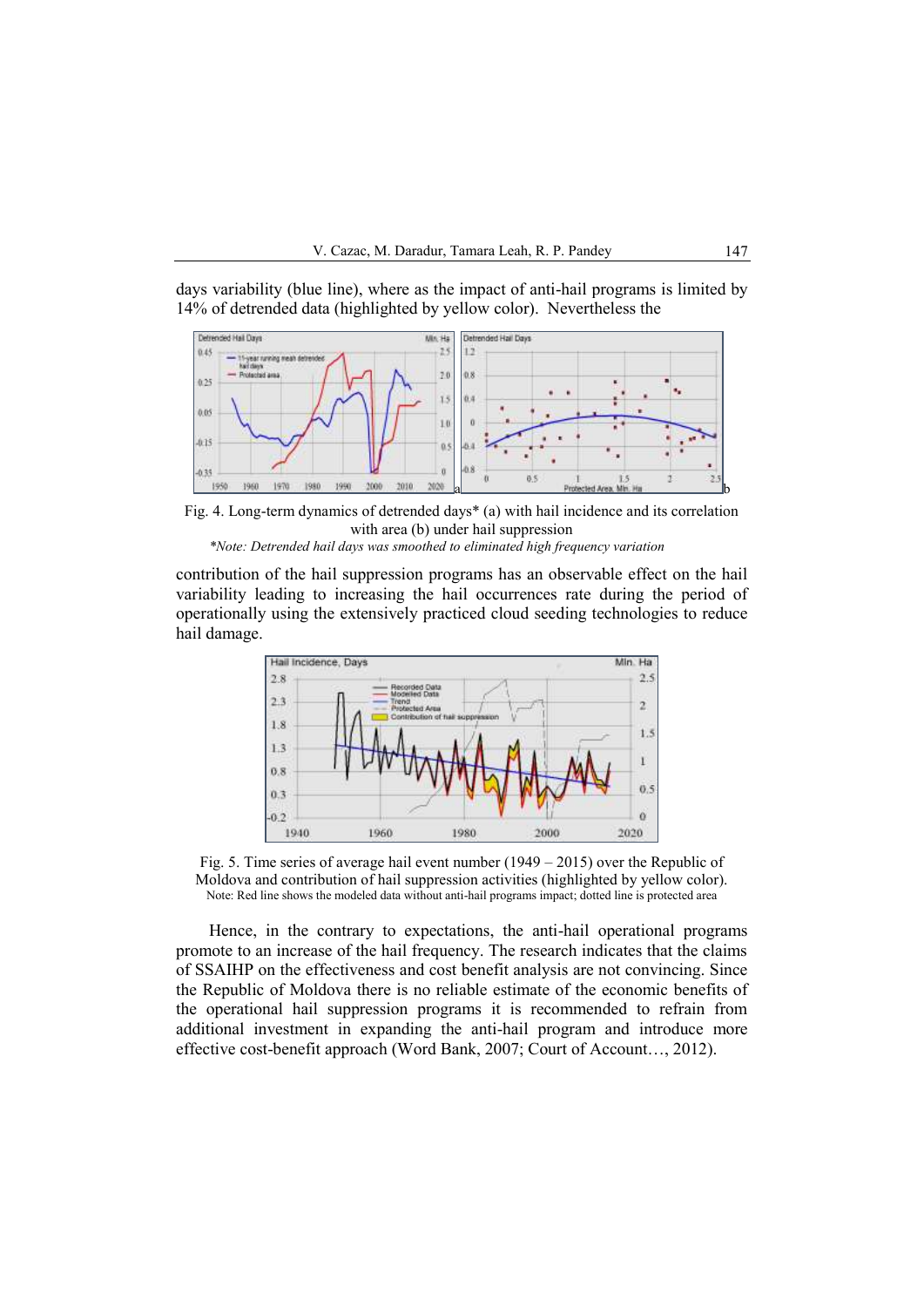#### 148 Effects of hail suppression operational programs on hail frequency and environment

*2.2. Environmental implications.* As noted above, the hail suppression activity in Moldova based on the rocket technology of transportation and dissemination of a nucleating reagent (AgI) into hail-producing clouds. The anti hail program started with the cloud systems to be processed by rockets with containing 0.8 - 2.0% of the active reagents and to increase those components up to 8% since 2003 (Sidorenco et al., 2013).

An analysis of the available data, limited from 1983 to 1991 on the concentration of the active reagents in the water ponds of the Republic of Moldova indicates on the similar dynamics of the accumulation of silver compounds in the protected and control areas (Fig.6). That is not surprising since it is well known that the reagent particle with decaying cloud elements can be carried on quite long distances, up to 100 km (Potapov and Plaude, 1996).



Fig. 6. The conjugate dynamics of the protected area (mln. ha) and concentration of antihail active reagents  $(mg^{-1})$  in the water pond of the Republic of Moldova

At the same time, in the protected areas the average levels of contamination by a silver components are twice, even more  $(3.0 - 6.0 \text{ mg}^{-1})$  while in the control areas (not covered by programs), these estimates do not exceed the values of 1.0-3.0 mgl .

## **Conclusion and recommendations**

Despite the availability of long-term hail suppression operational program the Republic of Moldova is highly vulnerable to the frequent hail. According the estimates, severe hail and associated high impact weather phenomena, such as a torrential rainfall, gusty wind etc. cause considerable damage to all development sectors, yielding 50% of the total damage from weather and climate extreme events and having a tendency to increase.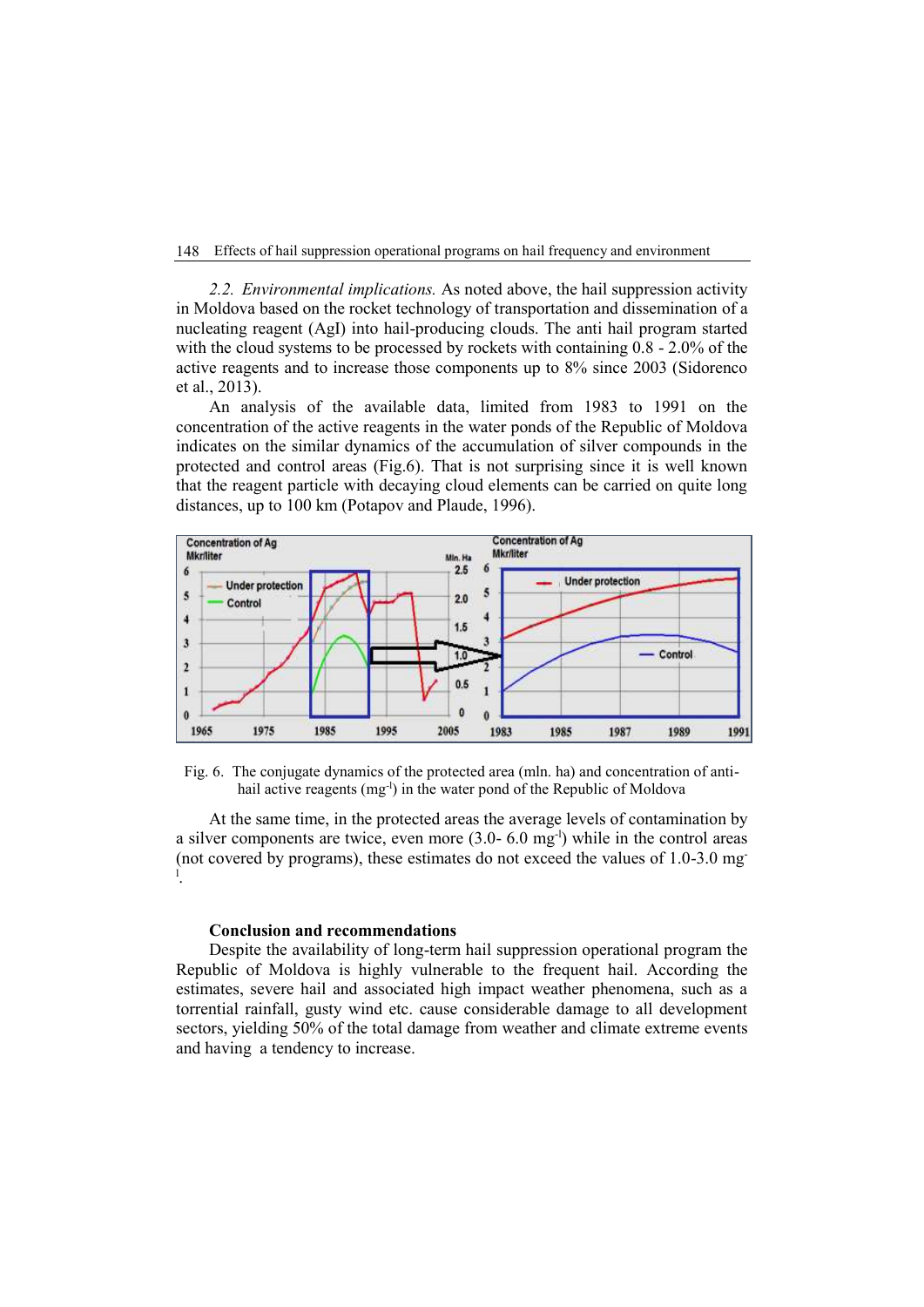The research findings indicate that the previous claims of the SSAIHP are not convincing and considerable reducing the hail incidence in Moldova is conditioned by the climate change effects, leading to alteration of a natural environment of hail formation, first of all surface temperatures. According to the estimates regional climate change ensures about 25% (based on the linear trend assessments) of the long-term variability of hail days.

Given the climate change effects on hail days variability, in the contrary to expectations the investigation shows that the hail suppression activity in the Republic of Moldova leads to increase of hail incidence rate that is statistically tested at the 0.05 confidence level. Active influence on the convective processes has also environmental implications related to the increasing pollution of the environment by the active anti-hail components (AgI) in the protected areas.

Considering the controversial effects and missing reliable estimates of the economic benefits, as well as the environmental implications anti-hail activity, additional investments in the hail suppression operational programs in the Republic of Moldova is not recommended.

#### **References**

- **Bugaev, T.** (2016). *Extreme meteorological phenomena in the Republic of Moldova.* Retrieved from: http://dx.doi.org/10.1016/j.atmosres.2012.04.002
- **Cotton, W., Pielke, Sr., Roger A.** (2007). *Human Impacts on Weather and Climate.* Cambridge. UK, Cambridge University Press, 2007. 978-0-521-60056-9
- **Daradur, M., Fedotova L., Nedialcov, M.** (2010). *Natural-based approach to regional climate monitoring and risk assessment.* World Universities Congress, October 19 – 24, Canakkale, Turkey.
- **Daradur, M., Cazac, V., Fedotova L.** (2009). *Hail incidence and some ecological consequences of hail suppression in Moldova*. Moldavian Agricultural University. Chisinau (in Russian)
- **Daradur, M., Chirica, L., Cazac, V., Pandey, R.** (2015). *New Drought Products: Transforming Drought Information to Facilitate Decision Making.* Chisinau, Research and Project Centre "Eco Logistica".
- **Farazoulis, G.** (2015).The modern reality of a Hail Suppression Program's application. WMA. Retrieved from:

http://www.contingencias.mendoza.gov.ar/web1/pdf/Farazoulis.pdf

- **Kunz, M., J. Sander, and C. Kottmeiera**. (2009). *Recent trends of thunderstorm and hailstorm frequency and their relation to atmospheric characteristics in southwest Germany.* International Journal of Climatology, 29, 2283–229. doi:10.1002/joc.1865.
- **Leah., T.** (2013). Soil degradation and conservative technologies: two incompatible realities for Republic of Moldova. ProEnvironment, Vol. 6, 14.
- **Mesinger, F. and Mesinger, N.** (1992). *Has hail suppression in Eastern Yugoslavia to a reduction in the frequency of hail ?* Journal of applied meteorology, 31, 104-111